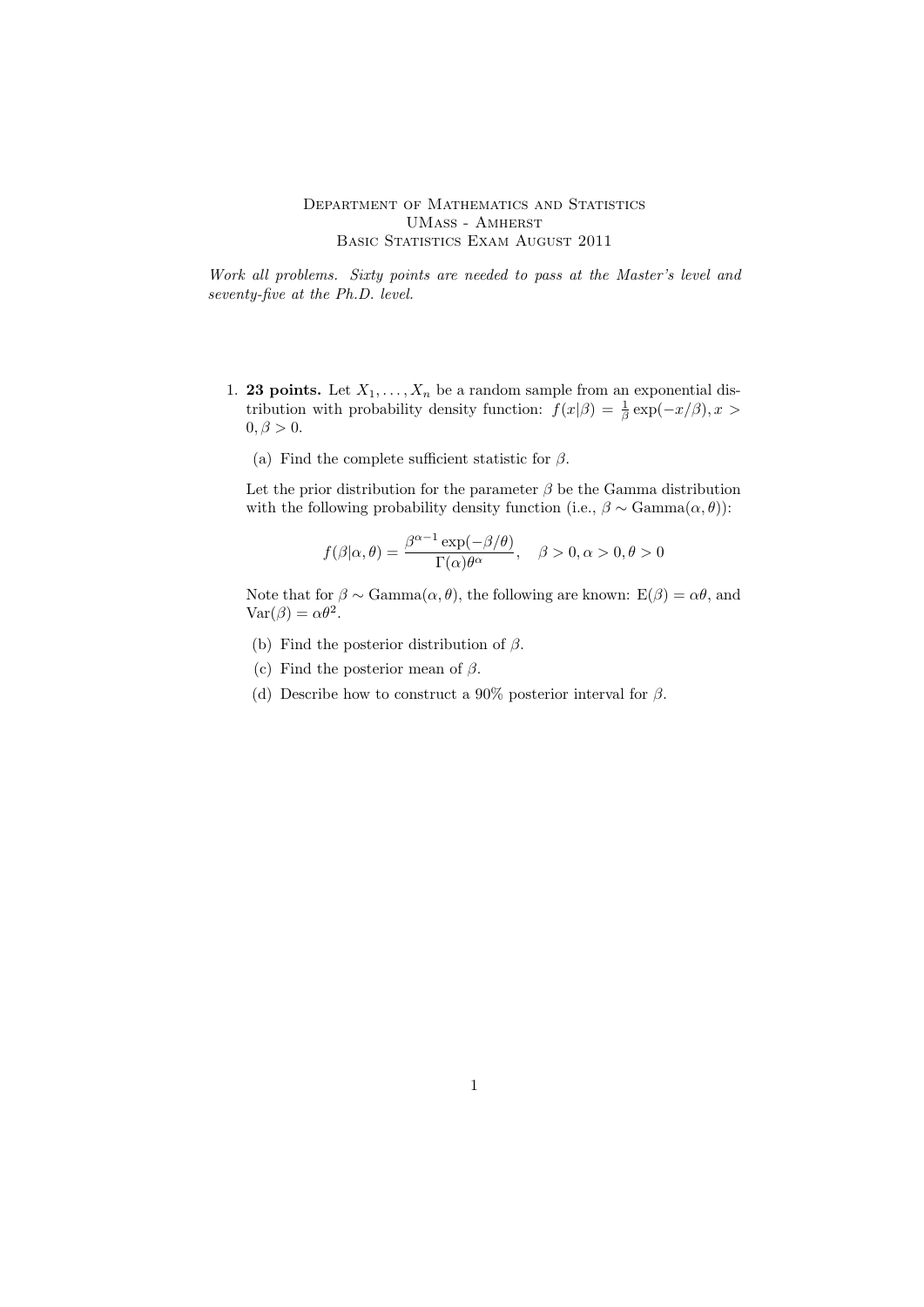- 2. 31 points. Many interesting problems involve comparing proportions between two groups. Consider the situation where the two groups correspond to cases (individuals with a disease) and controls (those without). Independent random samples of  $n_1$  cases and  $n_2$  controls are taken and for each individual a binary variable X is observed with  $P(X = 1)$  equal to  $\pi_1$  for the cases and  $\pi_2$  for the controls. Let  $X_{i1}, \ldots, X_{in_i}$  denote the data for group  $j$   $(j = 1$  for controls,  $j = 2$  for cases).
	- (a) Assuming the population sizes can be treated as infinity, write down a model for the  $X_{j1}, \ldots, X_{jn_j}$  and derive the MLE of  $\pi_j$ , call it  $\hat{\pi}_j$ .
	- (b) Derive the mean and variance of  $\hat{\pi}_i$  and an approximate large sample confidence interval for  $\pi_i$ .
	- (c) Suppose  $n_i$  is small and an exact confidence set for  $\pi_i$  is desired, exact in the sense that if  $C_j$  is the confidence set, then  $P(\pi_j \in C_j) \geq 1-\alpha$ . To derive such an interval
		- i. first set-up how for any  $\pi_0$  you would test  $H_0 : \pi_j = \pi_0$  with a test of size at most  $\alpha$ ; that is,  $P(\text{reject } H_0|H_0 \text{ true}) \leq \alpha$ .
		- ii. Explain how you could construct a confidence set for  $\pi_i$  from the family of tests in the previous part (it is a family since there is a separate test for each  $\pi_0$ ). Note that you won't have a simple formula for the confidence set but just need to explain how it could be constructed. Explain why if the test is of size  $\leq \alpha$ , for each  $\pi_0$ , then the confidence coefficient for the confidence set is at least  $1 - \alpha$ .
	- (d) Find an estimate of  $\Delta = \pi_1 \pi_2$ , say  $\hat{\Delta}$ , state how you would get an estimated standard error for  $\hat{\Delta}$  and set-up an approximate large sample confidence interval for  $\Delta$ .
	- (e) In this situation, one quantity of interest is the odds-ratio, defined to be  $\theta = \frac{\pi_1(1-\pi_2)}{(1-\pi_1)\pi_2}$  $\frac{\pi_1(1-\pi_2)}{(1-\pi_1)\pi_2}$ .
		- i. Explain how you can get an approximate standard error and confidence interval for  $\hat{\theta}$ , where  $\hat{\theta}$  is obtained by replacing  $\pi_i$  in  $\theta$  with  $\hat{\pi}_i$
		- ii. How could you use exact confidence sets for  $\pi_1$  and  $\pi_2$ , say  $C_1$ and  $C_2$ , respectively to construct a confidence set  $C$  such that  $P(\theta \in C) \geq 1 - \alpha$ ? Again there won't be an explicit expression, but explain carefully how you would proceed and why C has a confidence coefficient  $> 1 - \alpha$ . HINT: Think Bonferonni.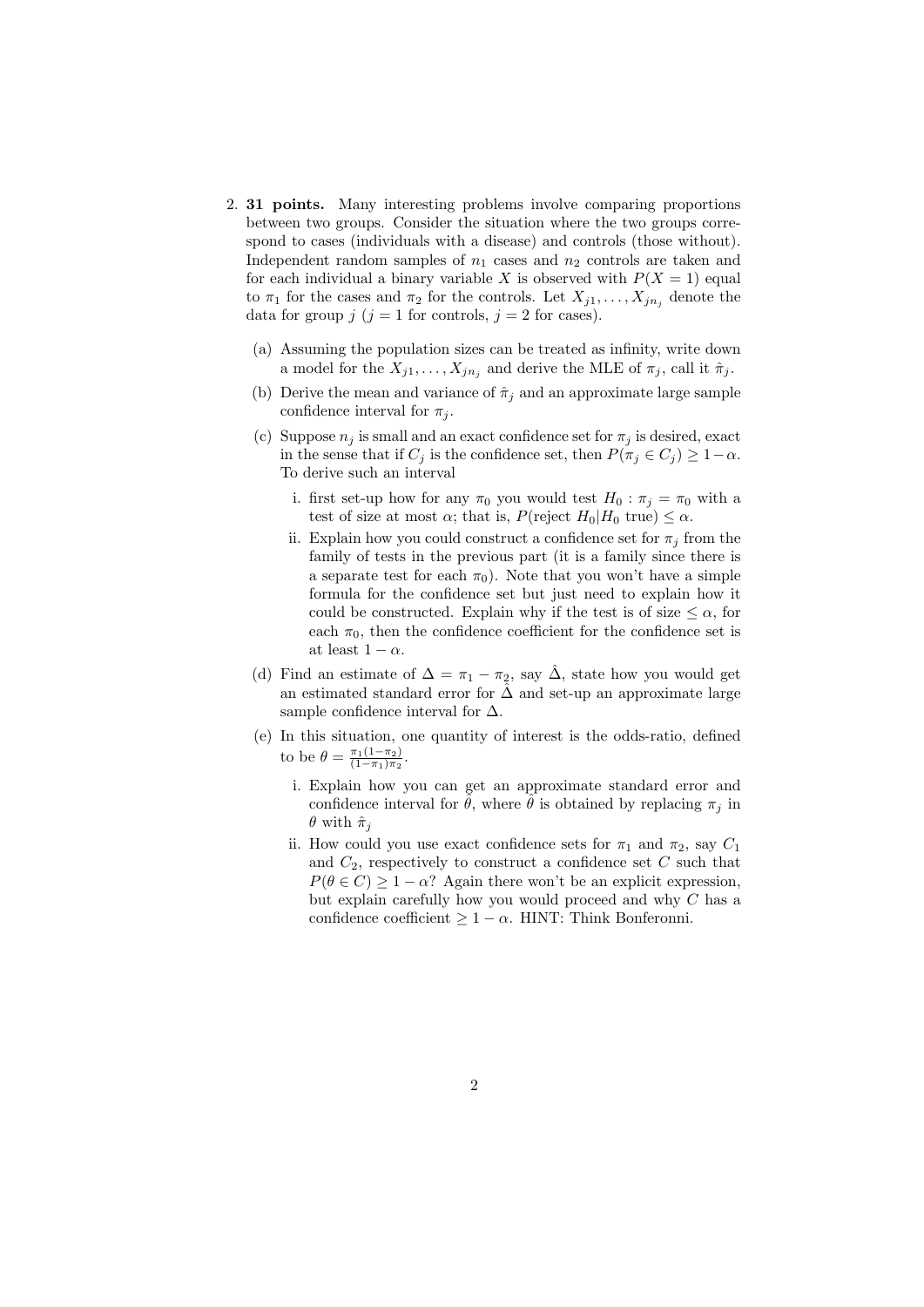3. **23 points.** The pdf of an exponential distribution with mean  $\theta$  is:

$$
f(x|\theta) = \frac{1}{\theta} \exp(-x/\theta), x > 0, \theta > 0
$$

Let  $X_1, \ldots, X_n$  be a random sample from this pdf.

- (a) Derive the MLE of  $\theta$ . It is required to justify that your answer is indeed an MLE.
- (b) Give the MLE of  $\theta^2$ , with justification (Note that  $\theta^2 = \text{Var}(X_i)$ .)
- (c) For a large n, find approximate 95% confidence intervals for  $\theta$  and  $\theta^2$ .